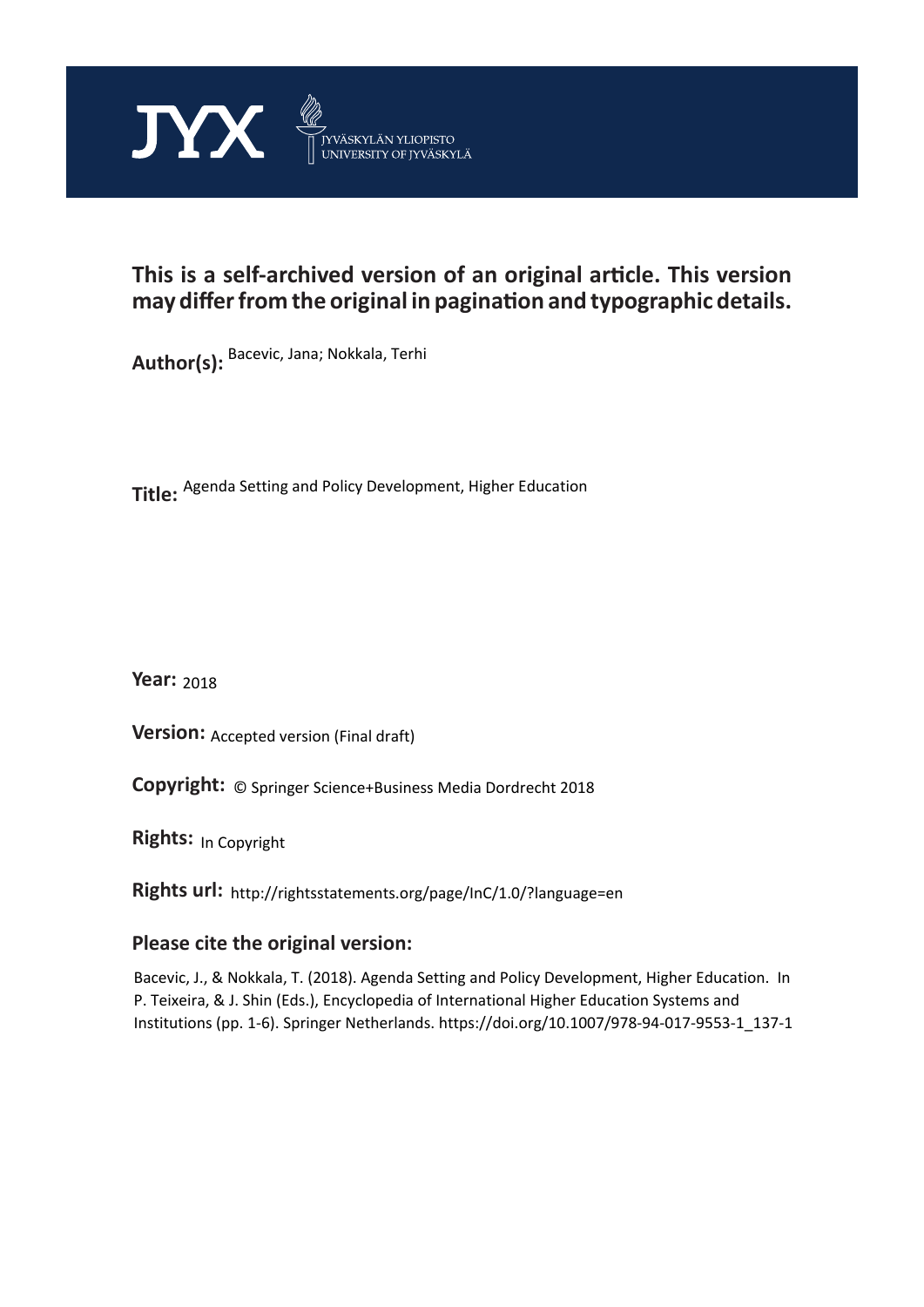Jana Bacevic and Terhi Nokkala

## **Agenda setting and policy development**

**Definition:** The capacity of an actor to define or influence issues on the public agenda by selecting issues seen as important or relevant; or by shaping the way these issues are framed, discussed and interpreted.

**Synonyms:** policy development, policy framing, policy process, policy cycle

#### **Introduction**

I

Agenda setting is one of key concepts in the critical or interpretative approaches in the study of policy development. Developed in response to positivist paradigms, which saw policies as largely technical solutions to objectively existing problems, critical or interpretive analysis emphasises the constructed, contingent, and processual nature of policies, in particular the role of differently positioned actors in bringing specific issues to the fore (Fischer, 2003). In this sense, the use of agenda setting in the research on higher education policy is fundamentally related to the questions of political power and influence, and thus to the relationship between longer-term structural change and stability, on the one hand, and individual or collective agency, on the other.

In broad terms, agenda setting refers to the capacity of an actor (individual, group, organisation, institution) to define or influence issues on the public agenda. This occurs in two ways: on the one hand, selecting issues seen as important or relevant (thematisation or problematisation); on the other, shaping the way these issues are framed, discussed and interpreted (framing or interpretation). While policy processes normally involve elements of both, their analysis can be traced to two relatively distinct disciplinary traditions, one largely reliant on political science, and the other on communication and media studies. This article summarises the main elements of both traditions, and then delineates their convergences and implications for higher education policy research.

# **Agenda setting in political science**

The political science tradition of agenda setting research addresses the mechanisms through which policy issues arise into the policy arena – for example, through actions of policy makers, NGOs, and the media. In this framework, agenda setting is usually focused on the first stage of the policy cycle, **Kommentoinut [t1]:** Please delete to comply with the section standards.

**Kommentoinut [NTPM2R1]:** Could you please clarify this request. I am under the impression that all entries should have a definition and synonyms, according to the author guidelines. I will move the cross-references to the end of the chapter, as per the same author guidelines.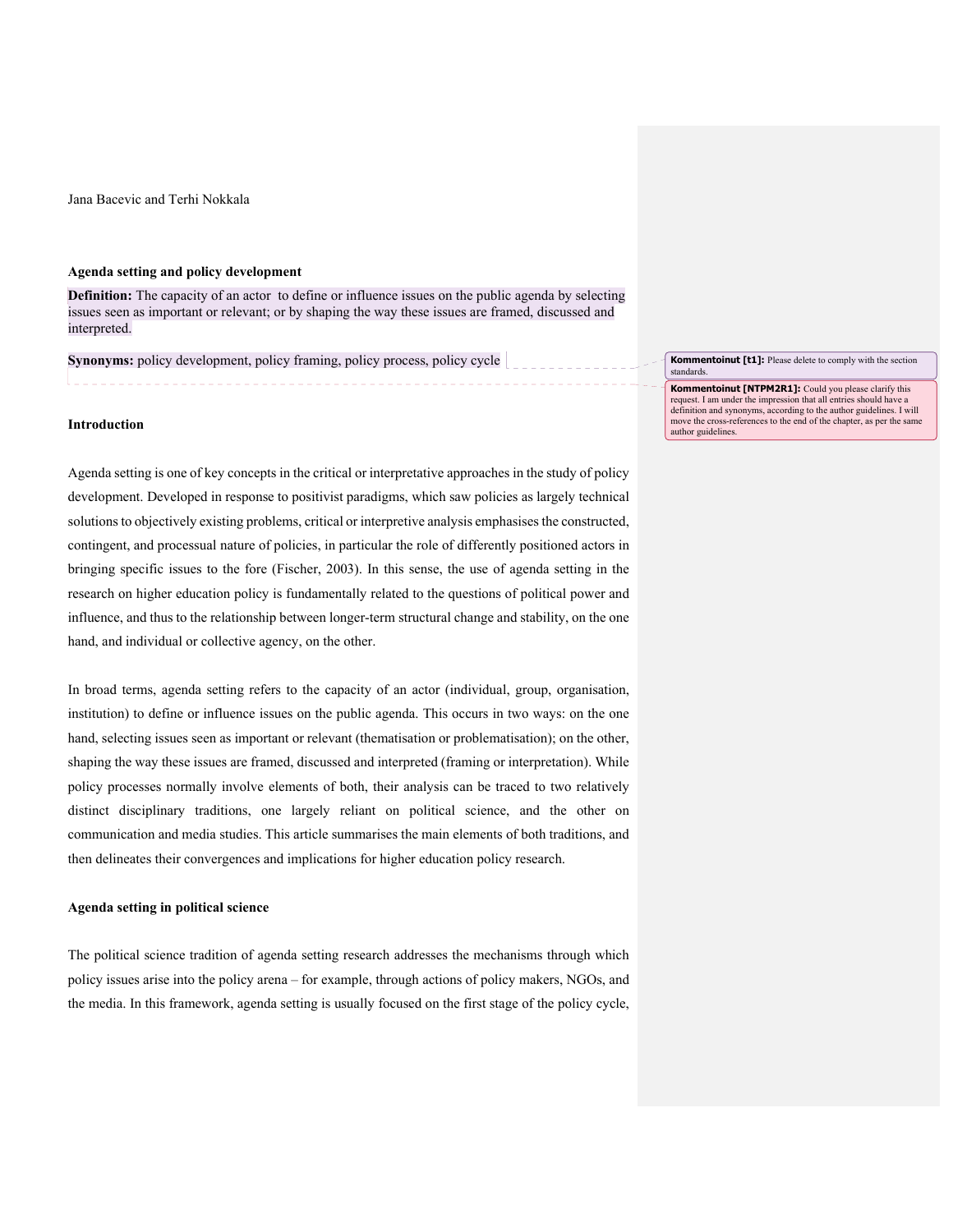followed by policy formulation, decision making, implementation and evaluation (Jann and Wegrich, 2007: 43).

In their seminal *Agendas and Instability in the American Politics*, Baumgartner and Jones frame the development of agendas in the context of the theory of punctuated equilibrium, where periods of relative stability are interlaced with moments of rapid and sudden change. The theory of punctuated equilibrium posits *policy monopolies*, "a monopoly on political understandings concerning the policy of interest, and an institutional arrangement that reinforces that understanding" (Baumgartner and Jones, 2009: 6). These institutionalised arrangements mediate and limit the access of outsiders to discussions concerning specific policies, reinforcing monopolies and resisting change. They are also supported by strong, easily communicable *ideas* that resonate with a wider public – such as progress, participation, or economic growth (Baumgartner and Jones, 2009: 6-7). *Policy venues* are institutions that make authoritative policy decisions, such as state and local authorities or professional associations. *Policy images* present the given policy issue from a specific perspective, but evolve, are discussed and contested over time by policy makers, interest groups, the media and wider public. Policy issues enter the policy agenda through political actors' strategically-minded *venue shopping*, seeking venues where issues can be decided in a way favourable to them (Baumgartner and Jones, 2009; McLendon, 2003.)

Another influential contribution to agenda setting is Kingdon's (2014) theory of three streams of policy making. Kingdon drew on Cohen, March and Olsen's (1972) 'garbage can' model, seeking to explain the seeming lack of rationality that often accompanies policy making (cf. McLendon, 2003). The *problem stream* comprises issues that policy makers and other policy actors choose to pay attention to. *Actors* can be governmental, such as policy makers and government officials; or nongovernmental, such as NGOs. Similarly, they can be visible, such as elected politicians; or invisible, such as officials or topic specialists. *Policy entrepreneurs* are actors who take an active role in advocating for certain ideas (Kingdon 2014; Yagci 2014; McLendon 2003). *Policy stream* comprises policy ideas and potential solutions developed by various policy communities to the identified problems. As there are typically more issues in the policy stream that can be accommodated, they compete for the attention of policy makers. Issues that offer solutions to the recognized problems achieve higher status on the agenda. Finally, the *political stream* includes political circumstances, such as the general mood in the country and its population, factors related to interest groups, and important administrative or legislative changes within the government. Policy change, in this view, depends on the "coupling" of three streams: if an issue is recognized as a problem, and a solution is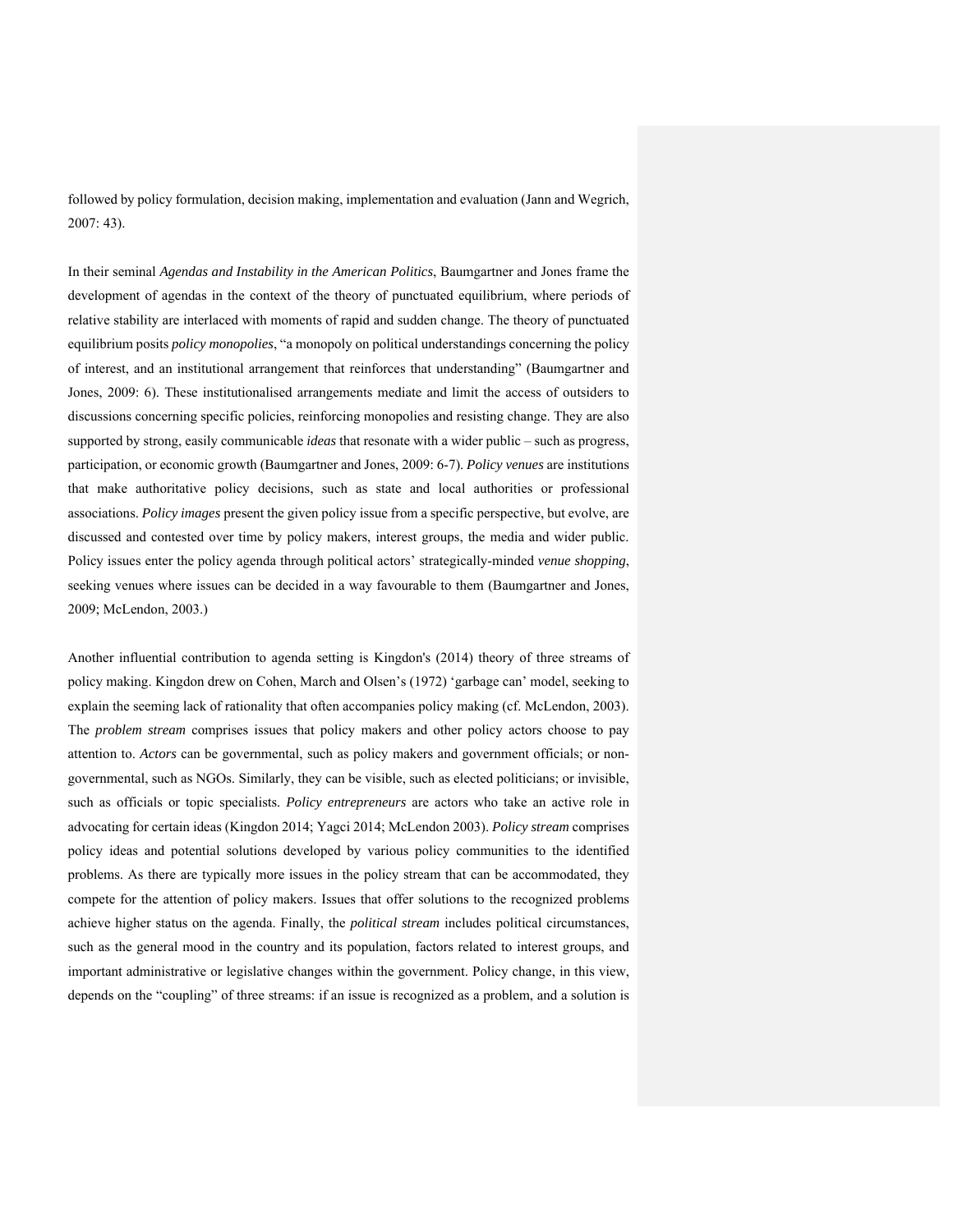identified for it, and if political arena is receptive for change, agenda shift is likely to occur (Kingdon, 2003).

Both Baumgartner and Jones's and Kingdon's models reject incrementalism and rational choice theories in favour of unpredictable and sometimes rapid changes in how issues arise into the policy agenda. According to punctuated equilibrium theory, policy agenda change results from chancing constellations of policy venues and images. This is not unlike the basic structure of the multiple stream framework, where change follows fortuitous coupling of the problem, solution and political situation. Similarly, both theories emphasize the role of policy entrepreneurs in pushing their projects.

Examples of the use of these theories in higher education research include the work of McLendon (2003) and Mills (2007) on higher education governance and funding; Yagci (2014) on the emergence of the social dimension in the Bologna process agenda; and Corbett (2011) on the competing European higher education agendas by the European Commission and the Bologna Process.

#### **Agenda setting and media and communication studies**

The agenda setting theory in communication studies focuses on the agenda setting function of media (including, more recently, social media), and their impact on public opinion. Agenda setting theory in this tradition was initially developed by Maxwell McCombs on the basis of the famous Chapel Hill study (McCombs and Shaw 1972), which demonstrated the link between space given to specific issue in the mass media, and the prominence of the issue for the surveyed public. Since then, research on agenda setting has evolved to encompass seven facets (or levels) of the agenda setting process. The first is basic agenda setting; the second is attribute agenda setting (what kinds of attributes salient issues have, from which perspective they are presented, and how they are framed); then, networked agenda setting (the role of media and public networks in issue salience) and the psychology of agenda setting (i.e. the effects and mechanisms of influence on different people). Separate facets address consequences of agenda setting for attitudes, opinions, and behaviour; origins of the media agenda (i.e. how issues achieve salience in the media) and, last but not least, *agendamelding*, which refers to effects that the relationship between issues in the media and reference communities, experiences and values on influencing people's worldviews (McCombs et al, 2014). The relevance of media and issue framing for agenda-setting and policy processes became particularly pronounced in controversies surrounding 'echo chambers', 'content bubbles', 'fake news' and other possible ways of distorting facts, primarily associated with the spread of social media (e.g. Flaxman et al, 2016).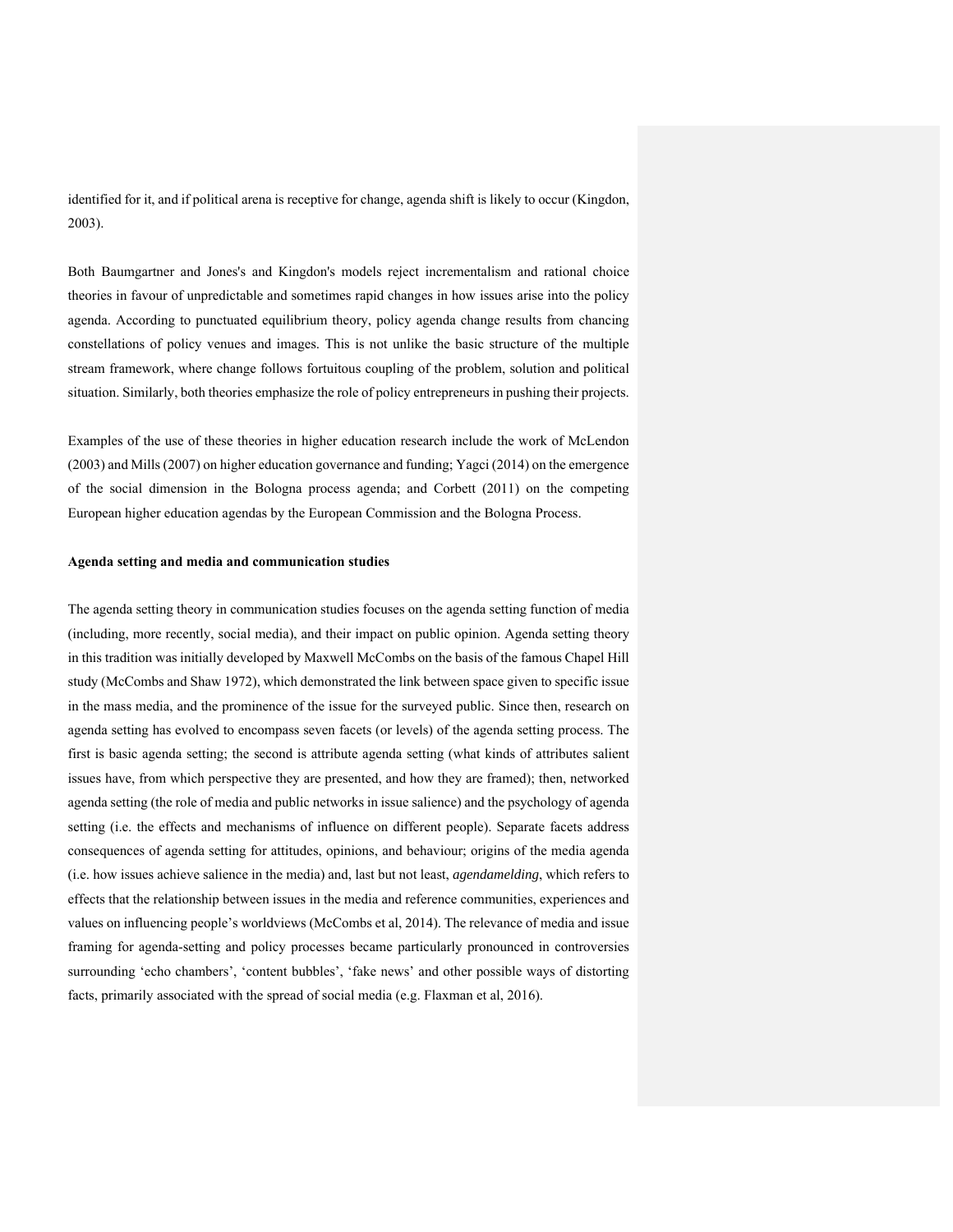In the context of higher education, these issues have relevance not only because of the ways media report (or not) on specific issues (for instance, tuition fees, strikes and student occupations, or immigration), but also because the relationship between media and universities becomes increasingly complex in the context in which academics are encouraged to use media as outlets for engaging with the public. In this sense, while universities and academics can use the impetus for public visibility to play a stronger and more pronounced role in agenda setting, this is not without pitfalls: a series of recent cases, in particular in the US, testifies to challenges raised by the delineation between 'private' and 'public' forms of engagement on social media (e.g. Bacevic, 2017). While it would be an overstatement to say that social media have 'colonised' the public sphere, in contemporary democracies it becomes increasingly difficult to maintain a strict (analytical or political) boundary between elements of agenda setting that take place in 'traditional' political arenas – the Parliament, executive bodies, agencies – and those generated in and through the media.

# **Agenda setting, knowledge and epistemic communities**

This issue connects to one of the domains in which political science- and media and communicationinfluenced theories converge: the question of the role of knowledge and epistemic communities in agenda setting (e.g. Dunlop, 2016). While epistemic communities are not uniquely restricted to networks of academic knowledge production, the role and status of knowledge (and expertise) play a significant role in the early stages of agenda setting, especially in defining the legitimacy of specific actors in putting forward authoritative statements concerning the definition and framing of a policy issue. The issues raised in this domain go beyond the uses of epistemic authority in specific instances of policymaking, and into questions of the social origin of knowledge, expertise, as well as the construction of facts.

#### **Agenda setting, power and agency**

While initially drawing on separate theoretical vocabularies and methodological toolboxes, different forms of research on agenda setting converge around a number of questions. The first is political power: what kind of agents are in the position to place issues on the agenda, as well as to push them through? The second is the question of process: how does this happen? Last, but not least, the question of impact: what are the effects of agenda setting, and how does it influence decision-making in the long run?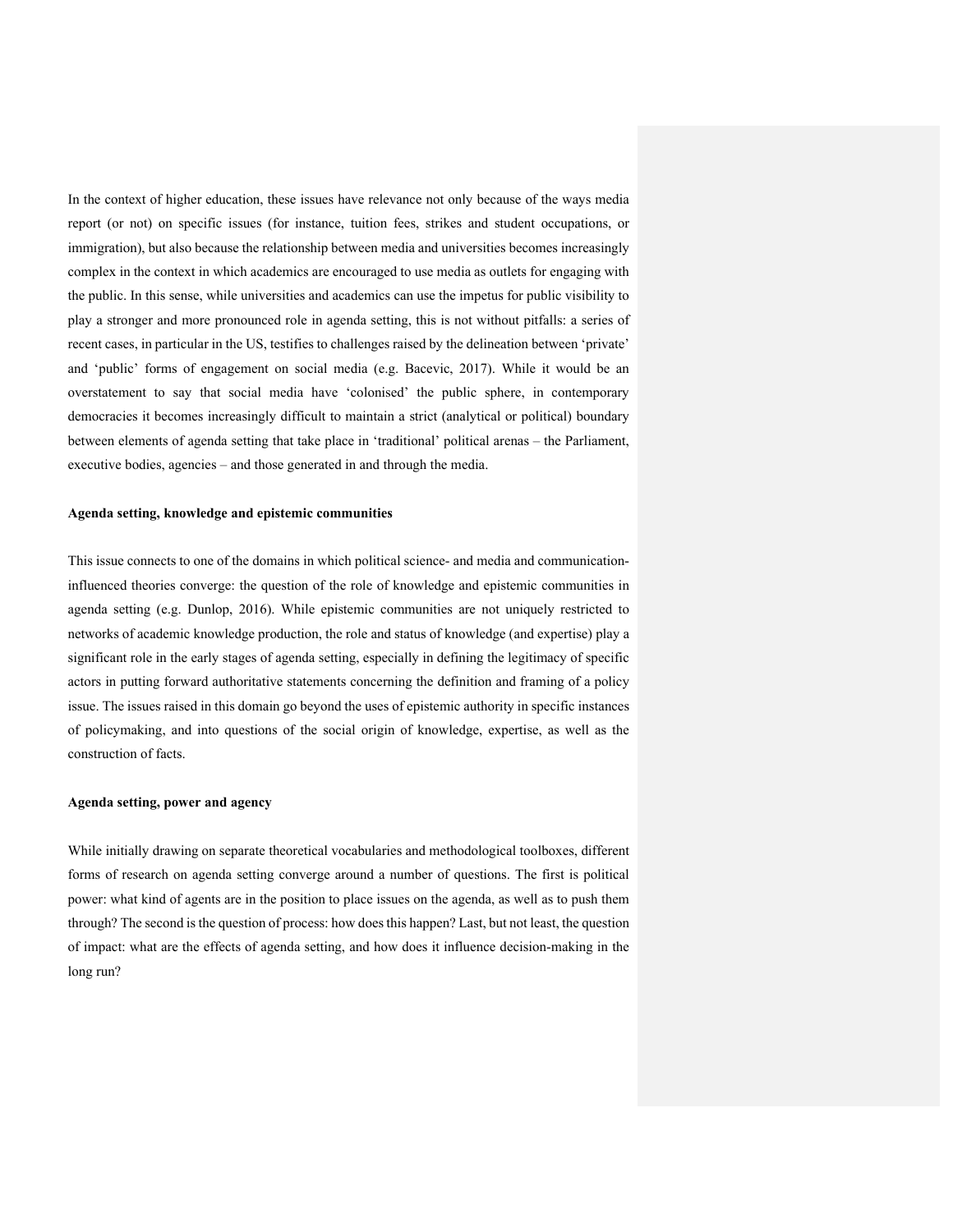Understanding how specific actors use political power in bargaining and other processes of policy construction is central not only to agenda setting, but also to the broader understanding of the processes of political contestation and decision making. Sell and Prakash, for instance, argue that "because agenda setting involves both the provision of information and of normative frames, it crucially influences policy debates and ultimately, policy outcomes…Given that most policy debates feature competing agendas, it is important to examine whose agenda prevails. After all, politics is about who gets what and how" (2004: 145). This aspect rests on a realist notion of power, which locates it in tangible relations of domination, usually tied to different socio-economic capitals (e.g. Cronin, 1996). Post-structuralist notions of power, by contrast, have focused on its diffuse nature (Lukes, 2005; Foucault, 2000). From this point of view, power is everywhere: this means that the agenda cannot always be attributed to specific actors or moments in the policy process. This shifted the emphasis to discourse (see Smith, 2013; Wodak and Fairclough, 2010) and, in particular, the question of framing.

Framing refers to the question of who sets the tone of issues on the agenda, and what rhetorical and discursive strategies are employed. Frames are both normative and discursive in nature; however, as rhetorical devices, they are also agential, in the sense in which they have the power to incite (or justify) action. Benford and Snow wrote "collective action frames [are] action-oriented sets of beliefs and meanings that inspire and legitimate the activities and campaigns of a social movement organization" (2000: 614). Sell and Prakash also emphasise the importance of framing in the process of agenda setting, and its relationship to knowledge: "One of the most important activities of any campaign is agenda setting – generating issues by disseminating information and providing a normative frame to interpret it. The agenda-setting process is shaped by how various perspectives are presented in relation to dominant policy concerns. Normative frames help to translate information into knowledge" (Sell and Prakash, 2004:157).

This type of analysis can be connected to the broader tradition of cultural political economy, which aspires to understand how cultural (discursive) constructions interact over time in order to produce relatively durable configurations of political power (e.g. Sum and Jessop, 2013). In this process, actors navigate the social world by reducing its complexity through meaning-making, that is, attributing forms of value to objects, forms, and relations. Meaning is cultural, and thus precedes specific forms of action (and thus, for instance, specific policy choices); equally, however, it is not completely independent of social structure – for instance, specific configurations of power. In this sense, the 'success' of a particular form of agenda-setting can be said to depend on two things: one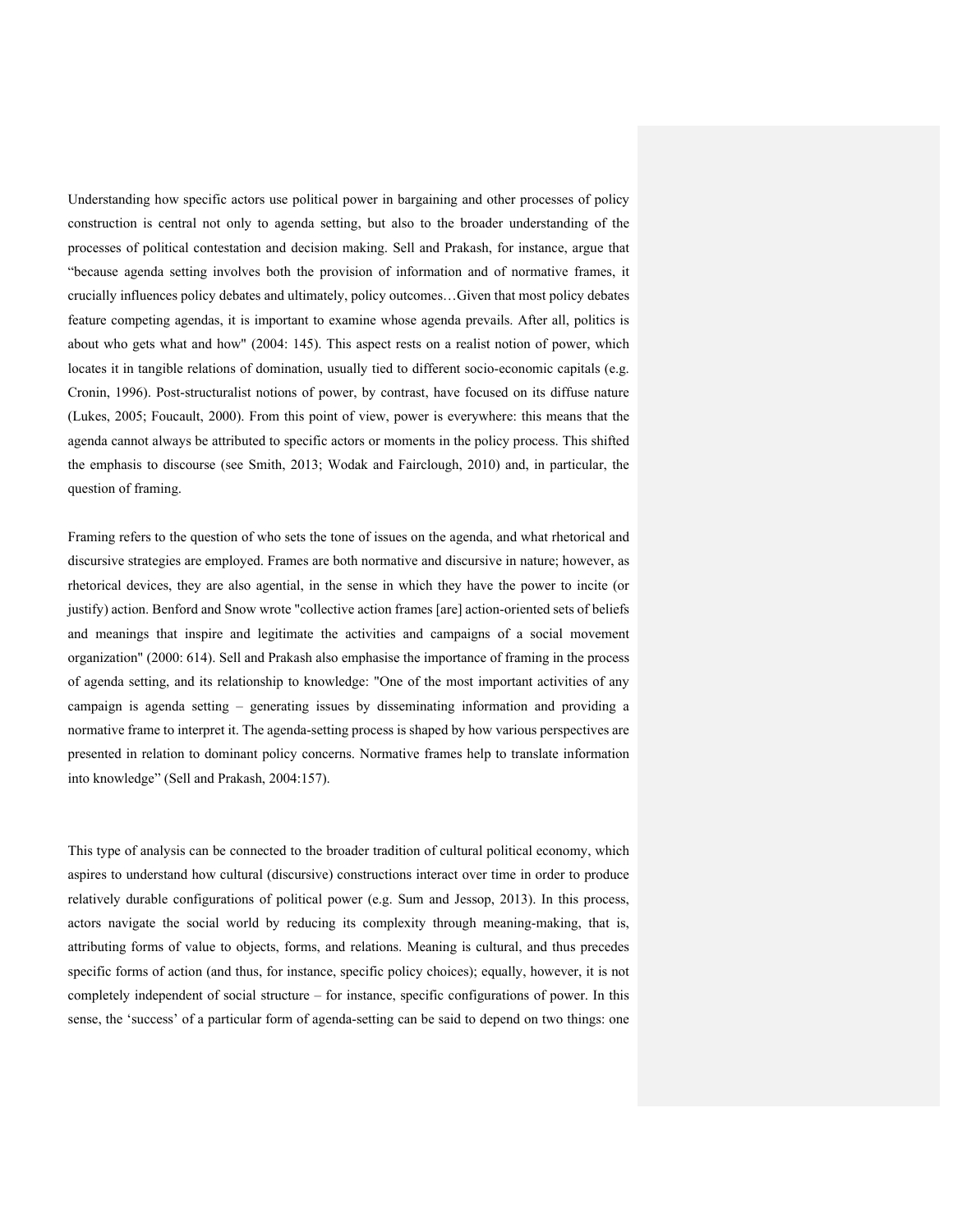is the capacity of an actor to monopolise (or challenge) meaning or value of specific ideas, objects, or relations; the other is the 'fit' of that act or process of meaning-making (semiosis) with 'extrasemiotic' elements – social cohesion, inequality, etc. – of the context. For instance, a policy focusing on autonomy is not likely to gain traction in a policy environment where there is a high level of distrust towards institutional freedom; however, if a group of policy actors manages to re-signify it so as to apply to individual, rather than institutional powers, it may become more successful. Thus, while processes of agenda setting influence the course of events, they still conform to path dependencies, institutional logics, and other more durable effects (e.g. Hay, 2002).

A similar approach in the context of higher education is Nokkala and Bacevic's (2014) analysis of the role of European University Association (EUA), which shows how an organization uses the production of knowledge in the context of generating policy discourses in order to bolster its own position in the political landscape. Framing, in this context, is used not only to influence the agenda, but also to increase the power and relevance of a specific political actor. This extends agenda setting from the question of how actors influence agendas to the question of how agendas help create and position individual or institutional actors in the policymaking arena. In the analysis of the framing and positioning of different actors in the 'market' for higher education in the Global South, Robertson and Komljenovic (2016) address similar questions, grounding them more explicitly in the elaboration of the cultural political economic framework (Robertson and Dale (2015). In this sense, the emphasis is on the constitution of actors in higher education markets and market relations as part of the regime of international trade in goods and services.

#### **Perspectives and challenges**

Some higher education policy issues have gained traction as part of global political-economic trends. For example, the drive towards greater institutional autonomy can be seen as part of the processes of declining public funding of higher education, where autonomy is equated with institution's 'freedom' to compete in the market. Dissecting the role of different actors in this increasingly glonacal (Marginson and Rhoades 2002) context can be demanding, especially given the size and amorphousness of some international higher education policy actors, such as the European Commission. Agenda setting, especially in the form in which it combines the analysis of more and less explicit forms of political power, offers a number of interesting perspectives for understanding such policy processes. This is especially true in the growing domain of critical policy studies, which focus on the cultural as well as political and economic aspects of policymaking. On the other hand, these approaches are almost always constrained to explaining *how things came to be the way that*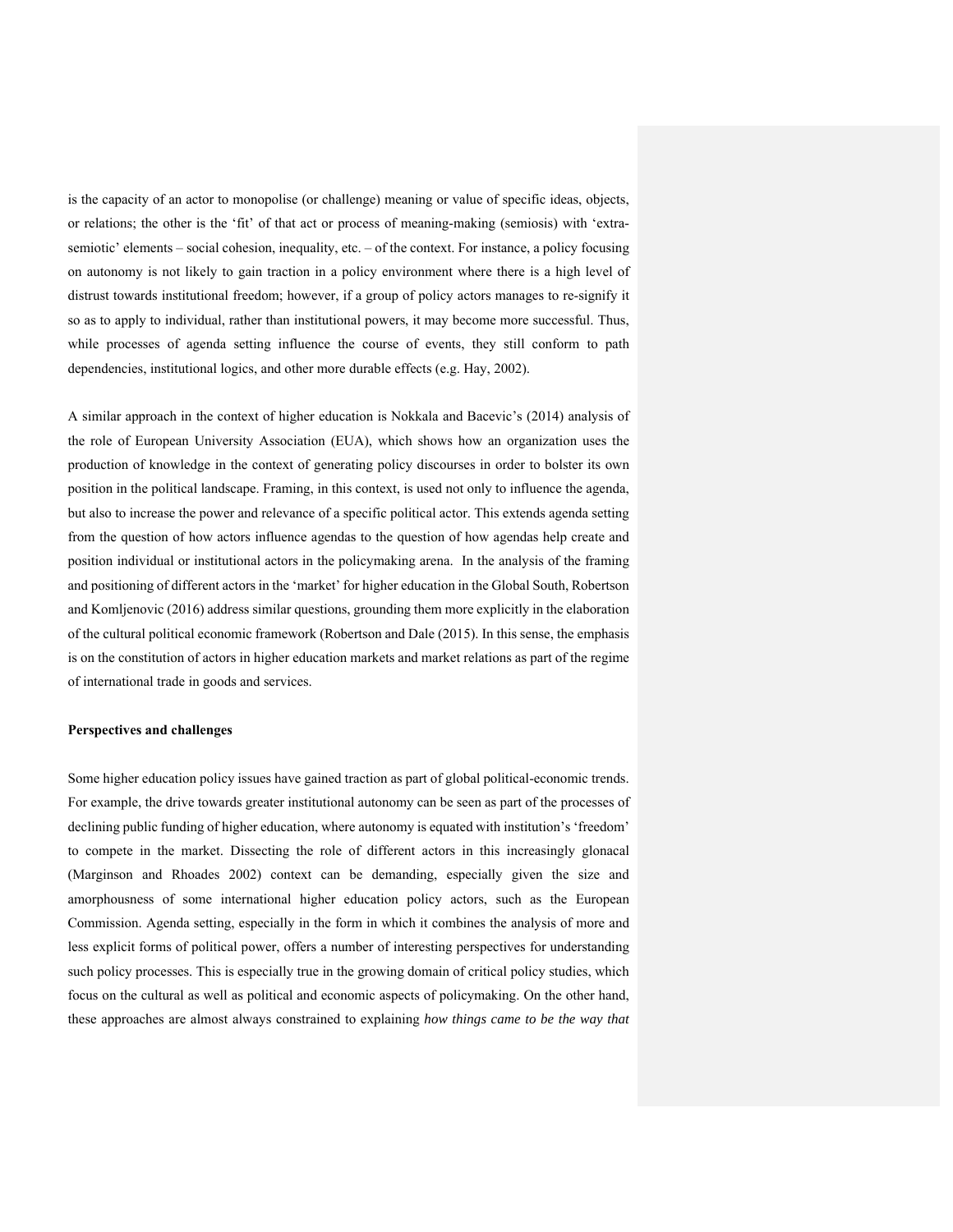*they are*; it is very difficult to use them in order to assess what *will* happen. This, however, is not necessarily a shortcoming of agenda setting theory as such; it is possible to conceive of agenda setting as an element of prospective analysis that would entail a minute analysis of day-to-day decision making.

## **Cross References:**

- Advocacy coalition framework
- Higher education policy
- Rhetoric and discourse in higher education policy making
- Theories of policy cycle in higher education
- Policy process in higher education
- Politics, power and ideology in higher education

#### **References**

Bacevic, Jana. (2017). University under attack? Politics, contestation and agency beyond the neoliberal university. In: R. Barnett and M. Peters (eds). *The Global University*. New York: Peter Lang.

Baumgartner, Frank R., and Jones, Brian D. (2009). Agendas and Instability in American Politics, second edition. Chicago, University of Chicago Press.

Benford, Robert D. and Snow, David A. (2000). Framing Processes and Social Movements: An Overview and Assessment. *Annual Review of Sociology*, 26, 611–639.

Cohen, Michael, March, James, & Olsen, Johan. (1972). A Garbage Can Model of Organizational Choice, *Administrative Science Quarterly* 17, 1-25.

Corbett, Anne. (2011). Ping Pong: competing leadership for reform in EU higher education 1998– 2006. European Journal of education, 46(1), 36-53.

Cronin, Ciaran. (1996). Bourdieu and Foucault on Power and Modernity. *Philosophy and Social Criticism* 22 (6), 55-85.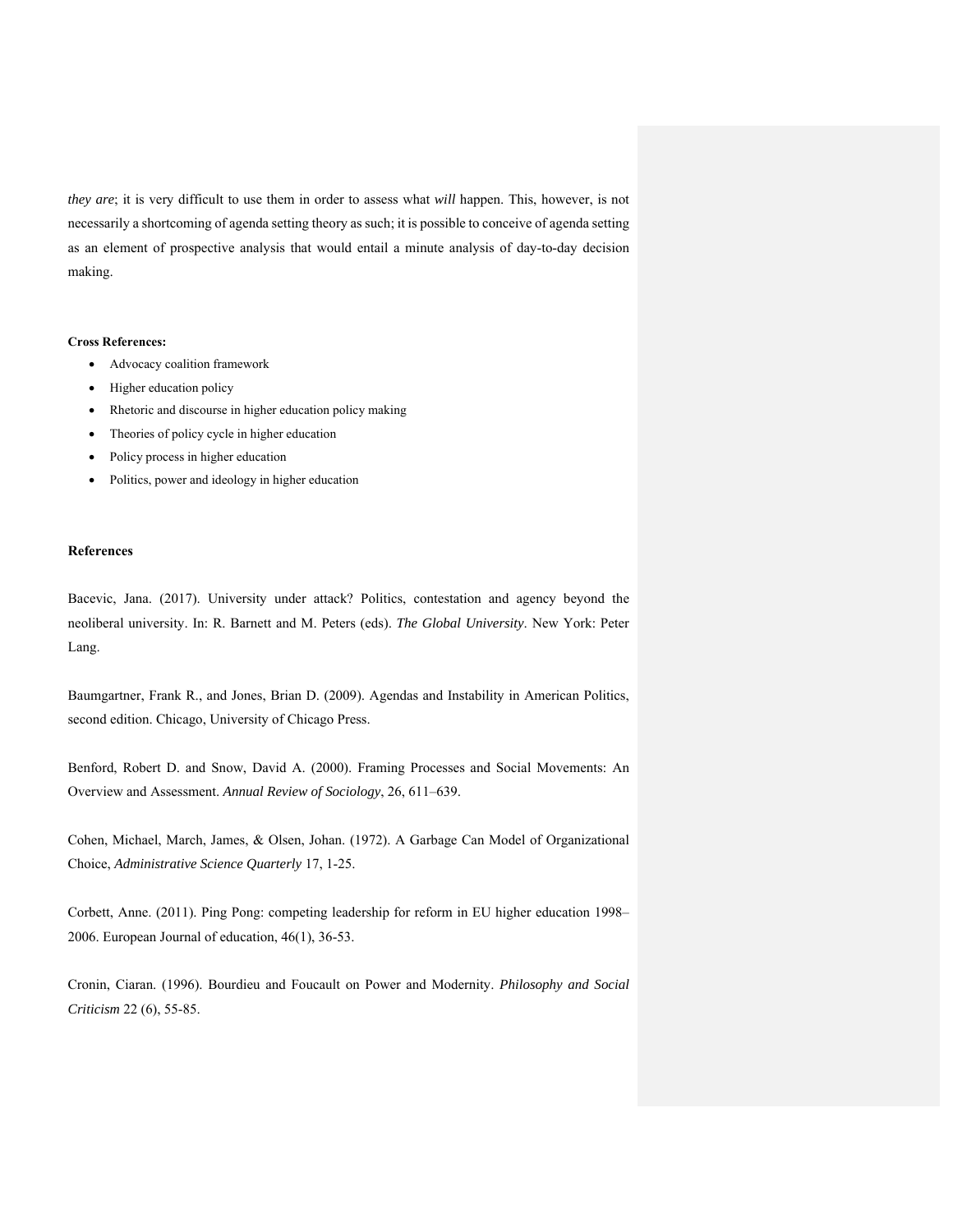Dunlop, Clare. 2016. Knowledge, epistemic communities, and agenda setting. In: *Handbook of Public Policy Agenda Setting* (N. Zahariadis, ed.). Cheltenham: Edward Elgar, 273-294.

Fischer, Frank. (2003). Reframing public policy: discursive politics and deliberative practices. Oxford: Oxford University Press.

Flaxman, Seth, Goel, Sharad, and Rao, Justin. (2016). Filter bubbles, echo chambers, and online news consumption. *Public Opinion Quarterly*, 80, 298-320.

Foucault, Michel. (2000). *Power*. New York: Vintage.

Hay, Colin. (2002). *Political analysis*. London: Palgrave Macmillan.

Jann, Werner and Wegrich, Kai. (2007) 'Theories of the Policy Cycle', in F. Fischer, G.J. Miller and M.S. Sidney (eds.) *Handbook Of Public Policy Analysis: Theory, Politics, and Methods*, Boca Raton: Taylor and Francis, 43–62.

Kingdon, James. (2014) *Agendas, Alternatives, and Public Policies*. 2nd Edition. Pierson New International Edition. Harlow: Pierson Education Limited.

Lukes, Stephen. (2005). *Power: a radical view*. London: Palgrave Macmillan.

Marginson, Simon, and Gary Rhoades (2002). Beyond national states, markets, and systems of higher education: A glonacal agency heuristic. *Higher education* Vol. 43, No. 3, 281-309.

McCombs, Maxwell, Shaw, Donald & Weaver, David. (2014) New Directions in Agenda-Setting Theory and Research, *Mass Communication and Society* 17 (6), 781-802.

McCombs, Maxwell. (2005). A Look at Agenda-setting: past, present and future, *Journalism Studies* 6 (4), 543-557.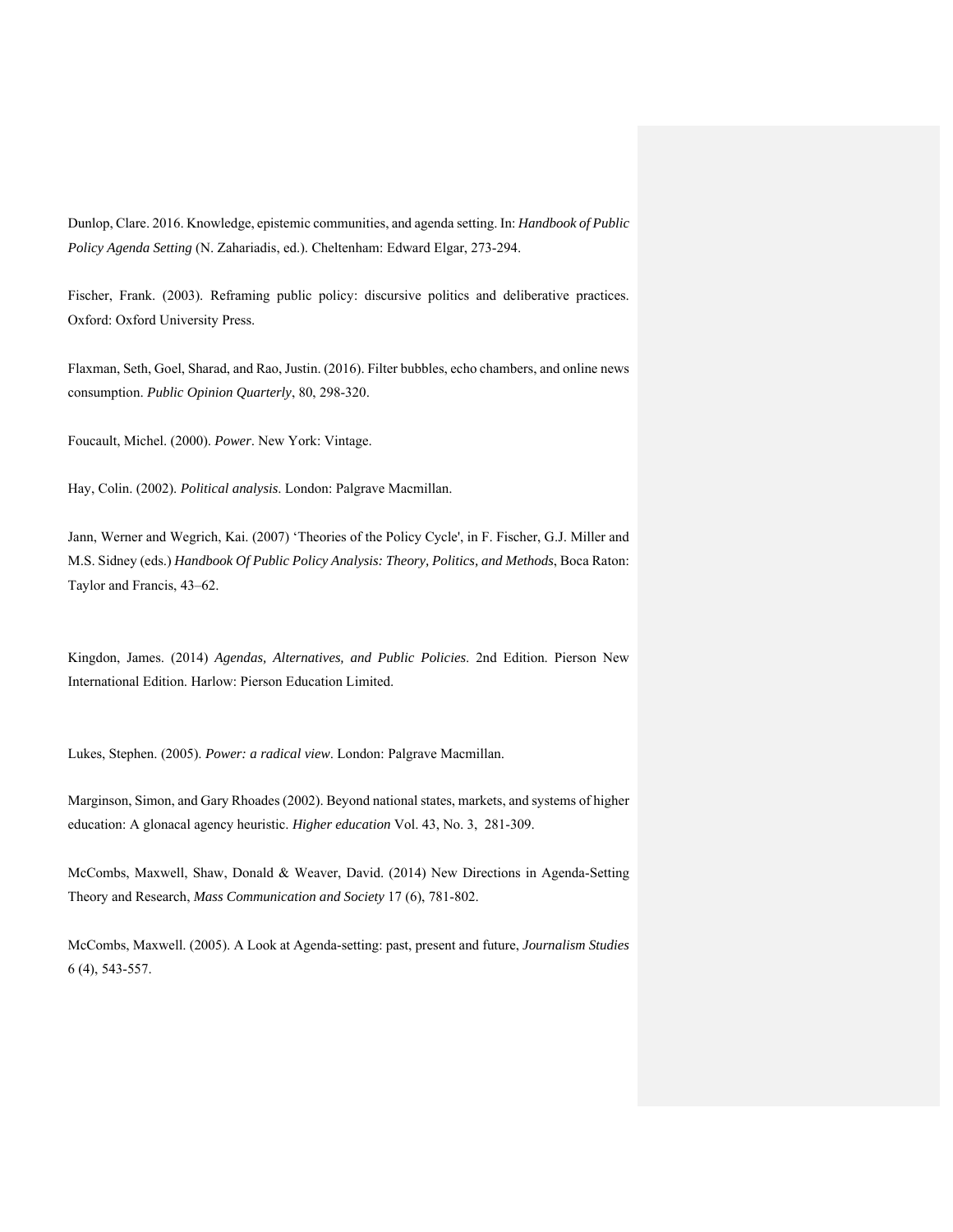McCombs, Maxwell and Shaw, David L. (1972). The Agenda-Setting Function of Mass Media. *The Public Opinion Quarterly*, Vol. 36, No. 2, pp. 176-187.

McLendon, Michael K. (2003) 'State Governance and Reform of Higher Education: Patterns, Trends, and Theories of the Public Policy Process', in J.C. Smart (ed.) Higher Education: Handbook of Theory and Research, Dordrecht: Kluwer, pp. 57–144.

Mills, Michael R. (2007). Stories of politics and policy: Florida's higher education governance reorganization. *The Journal of Higher Education*, 78(2), 162-187.

Ness, Erik C. (2010). The Politics of Determining Merit Aid Eligibility Criteria: An Analysis of the Policy Process. *The Journal of Higher Education*, Vol. 81, No. 1, 33-60.

Nokkala, Terhi, and Bacevic, Jana (2014). University autonomy, agenda setting and the construction of agency: the case of the European University Association in the European Higher Education Area. *European Educational Research Journal* Vol. 13, No. 6, 699-714.

Robertson, Susan L. and Dale, Roger. (2015). Towards a 'critical cultural political economy' account of the globalising of education. *Globalisation, Education, Societies* 13 (1), 149-170.

Robertson, Susan L. and Komljenovic, Janja. (2016). Non-state actors, and the advance of frontier higher education markets in the global south. *Oxford Review of Education*, Vol. 42 No. 4, pp. 594- 611

Sell, Susan K. and Prakash, Aseem. (2004) Using Ideas Strategically: The Contest between Business and NGO Networks in Intellectual Property Rights. *International Studies Quarterly*, 48 (1), 143-175

Smith, Karen. (2013), Critical Discourse Analysis and Higher Education Research. In: Huisman, Jeroen and Tight, Malcolm (eds.) *Theory and Method in Higher Education Research.* Emerald Group Publishing Limited, 61 – 79.